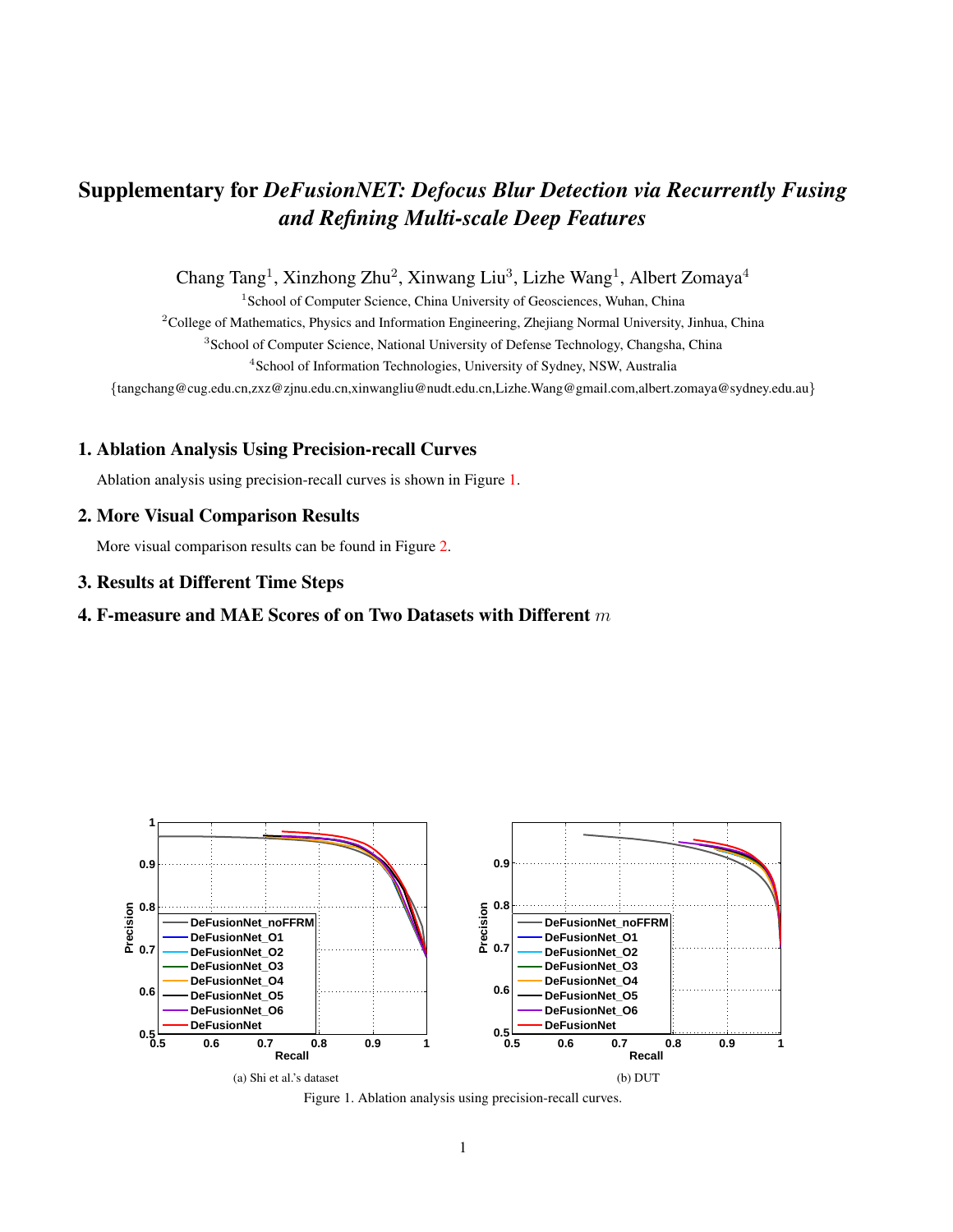

<span id="page-1-0"></span>Figure 2. Visual comparison of detected defocus blur maps generated from different methods. The results demonstrate that our method consistently outperforms other approaches, and produces defocus blur maps more close to the ground truth.



Figure 3. Results at different time steps.